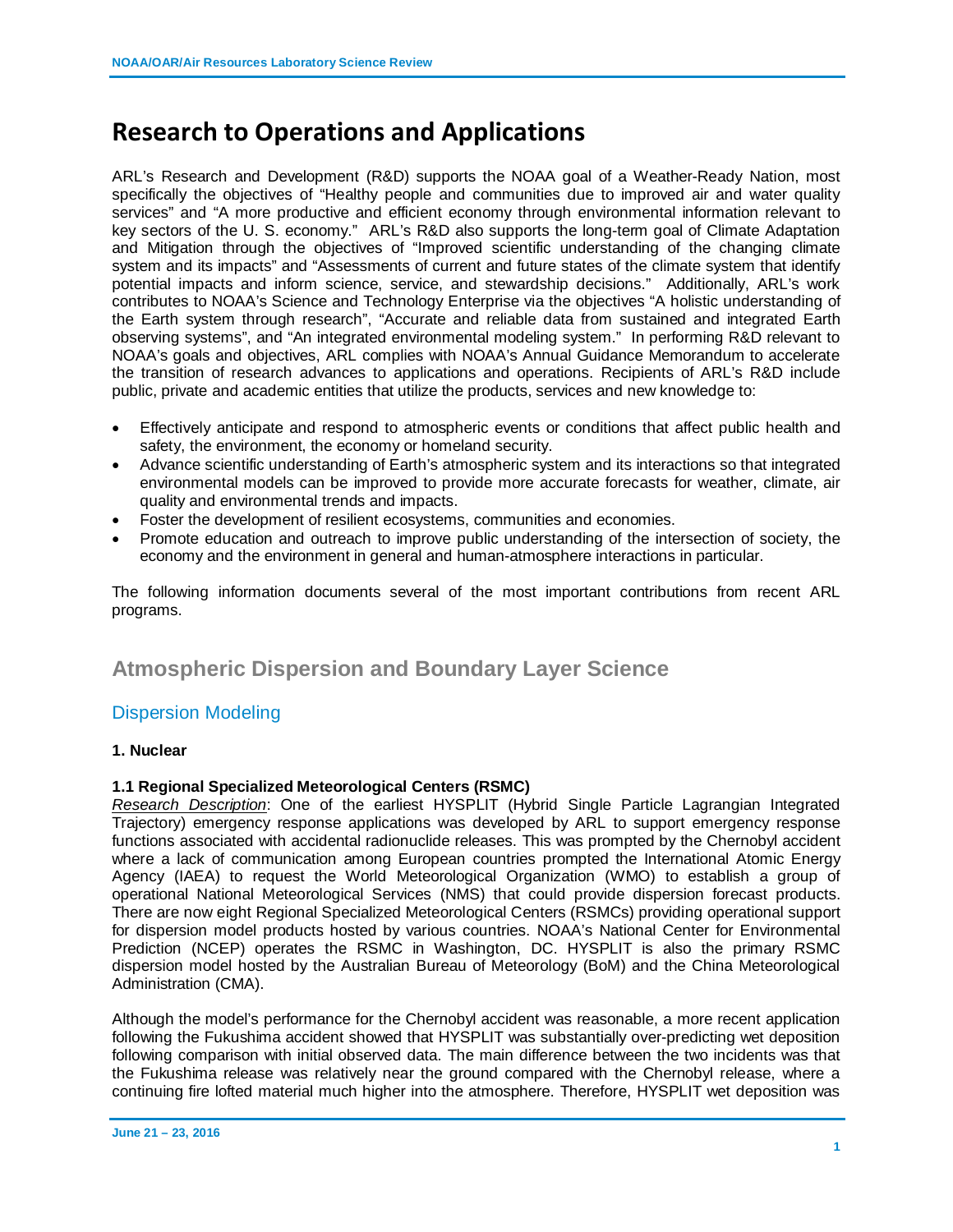updated to better depict the Fukushima data, incorporating a scavenging coefficient directly defined as a first-order time constant.

*Research to Applications/Operations*: RSMC Washington, composed of the National Weather Service (NWS) NCEP and ARL, responded to an initial request for support for the Fukushima-Daiichi event in Japan from the International Atomic Energy Agency (IAEA) on 14 March 2011 and then responded to an additional 21 requests from the IAEA between 11 March and 15 April 2011. The operational environment was not prepared to deal with multiple changes to the source term as new information was received and therefore simulations from the beginning of the release were not rerun during the event. This led to the development of the Transfer Coefficient Matrix (TCM) concept that can easily be applied in an operational environment to quickly calculate pollutant concentrations when detailed real-time source information is not yet available, but that can also be updated by the end user of the products with multiple emission scenarios without having to rerun the model from the start of the release. This approach allows the user to capture the full impact of an event as new information becomes available, and as an event unfolds.

The updated wet deposition model calculation developed following the Fukushima accident, was implemented into NCEP operations in April 2016. The new algorithm impacts both radiological and HYSPLIT volcanic ash applications. Also included in the NCEP implementation, was the conversion of high-resolution North American Mesoscale model (NAM) forecast model output (4 km) to a format suitable for input to HYSPLIT, down from the 12 km resolution used previously. This allows NWS Weather Forecast Office (WFO) forecasters to run HYSPLIT with this dataset via the NOAA Web Operations Center (WOC) interface. Similarly, NCEP now has the option to run radiological or volcanic ash applications with this dataset. Another NCEP implementation included creation of a high-resolution Global Forecast System (GFS) model dataset that is now the default meteorology for the radiological and volcanic ash NCEP applications. Model output in this file is on the GFS native levels and has a higher horizontal resolution than the traditional pressure-level file. The TCM calculation is currently being prepared for operational implementation in 2017.

### **1.2 Comprehensive Test Ban Treaty Organization**

*Research Description*: A relatively new HYSPLIT application is to make use of an above-background measurement value as a starting point for an adjoint (backward integration of the dispersion model) to identify potential source locations. This is the approach taken by the Comprehensive Test Ban Treaty Organization (CTBTO) to analyze their monitoring network data. HYSPLIT is one of the models available to the CTBTO, an organization committed to ensuring compliance with the test ban treaty.

*Research to Applications/Operations*: The Department of State and NOAA entered into a Memorandum of Agreement in 2012 concerning in-kind contributions to the CTBTO Preparatory Commission (PrepCom). Under this agreement NOAA/NCEP agreed to become an operational center for CTBTO backtracking capabilities by utilizing the HYSPLIT dispersion model. The NWS Office of Science and Technology (NWS/OST) has developed a concept of operations document that NCEP will follow when responding to a CTBTO request.

The system development is the result of dedicated efforts by ARL to provide HYSPLIT capabilities to produce backtracking results for multiple CTBTO monitoring sites. In order to provide required information to CTBTO, a Source Receptor Sensitivity (SRS) field matrix specific to each measured radionuclide sample and sampling site is determined. These SRS fields are computed by running HYSPLIT backwards in time but with pseudo releases corresponding to the measured radionuclide at the monitoring site. The resultant backward plume provides a grid of dilution factors that, along with the SRS fields, allows for a computation of an activity concentration  $(Bq/m^3)$  at any grid point. In addition, source location algorithms can be run to provide the most likely source location given the computed activity concentration and measurements. The HYSPLIT CTBTO system ultimately provides CTBTO with an SRS field text file that can be used for further computation of source strength and location. The HYSPLIT CTBTO system also provides the NCEP Senior Duty Meteorologist with likely dispersion plots that are used to verify a realistic simulation in comparison of the dispersion plume against analyzed winds in an area).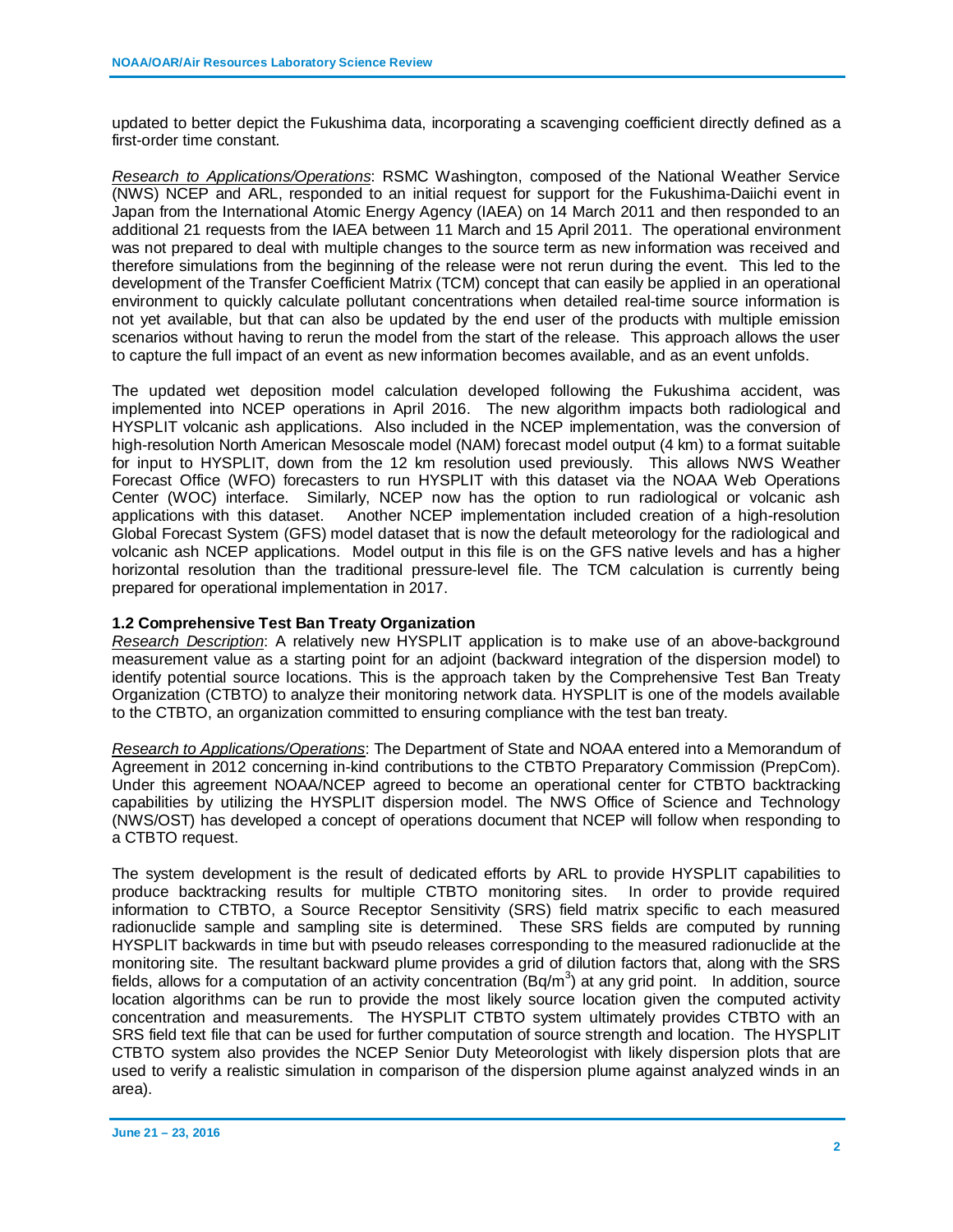HYSPLIT dispersion for ATM backtracking response is primarily driven by the NCEP GFS Global Data Assimilation System (GDAS). Outputs are at 1-degree horizontal resolution and 6-hour time intervals back 30 days from the present. The RSMC-Washington CTBTO capability was demonstrated to the WMO Committee for Basic Systems (CBS) in 2014. The WMO/CBS and CTBTO representatives recommended implementation of the RSMC-Washington capability as it met all CTBTO requirements. The RSMC-Washington CTBTO capability was successfully implemented to NWS/ NCEP operations on September 30, 2014. One month of the most recent GDAS model output at one-degree resolution is available for the CTBTO application.

RSMC Washington participated in several CTBTO initiated requests to provide backtracking information for up to seven radionuclide monitors from April-September, 2014. The designation of RSMC Washington for the provision of atmospheric backtracking products was approved.

### **1.3 Nuclear Regulatory Commission**

*Research Description*: A Memorandum of Understanding (MOU) was signed in 2015 between the U.S. Nuclear Regulatory Commission (NRC) and ARL with the purpose of allowing both parties to collaborate on research related to atmospheric transport and dispersion (ATD) of radiological contaminants. In particular, ARL will provide the NRC with its HYSPLIT dispersion model. The NRC will integrate HYSPLIT code into its MELCOR Accident Consequences Code System (MACCS) which is used by domestic and international organizations to assess potential consequences of severe nuclear reactor accidents involving the release of radioactive materials into the atmosphere. MACCS models atmospheric transport and deposition, emergency response actions, exposure pathways, health effects, and economic costs. Currently MACCS uses a traditional Gaussian plume segment model, and the NRC seeks to incorporate HYSPLIT as an alternative ATD model for use in MACCS. The NRC will provide feedback to ARL on HYSPLIT's radiological capabilities.

*Research to Applications/Operations*: HYSPLIT was incorporated into the MACCS code by Sandia National Laboratory and is currently undergoing evaluation. ARL also hosted a 1-day workshop and ARL seminar with the developers of MACCS code to get an update on the progress and to plan next steps.

### **1.4 Department of Energy Facilities**

*Research Description:* Both the ARL Field Research Division in Idaho Falls and the ARL Special Operations and Research Division in Las Vegas have decades-long relationships with the U.S. Department of Energy (DOE) and its predecessors. These partnerships have included the development of dispersion models adapted for modeling radiological emissions from either accidents or routine emissions. In fact, the Idaho Falls division developed one of the first computer puff dispersion models, called MESODIF, back in the 1970s. Starting in the 2000s, ARL staff in Idaho Falls began development of a new radiological dispersion system based on HYSPLIT. This system has come to be known as HYRad.

*Research to Applications/Operations:* HYRad was designed using a client-server approach such that users log in via a browser, and the model computations take place on a server. The client interface has a map background that can be easily panned and zoomed. To shorten the time required to generate plume estimates, the system has a menu of preconfigured release scenarios developed in consultation with the DOE Idaho National Laboratory (INL). Currently, HYRad can use either meteorological tower observations or forecasts from the WRF model for input. The HYRad system is now the main plume modeling tool for operations at the INL, including applications in the INL Emergency Operations Center. This system has been accepted by the DOE-sponsored Subcommittee on Consequence Assessment and Protective Actions as part of its modeling toolbox for DOE applications. Moreover, other DOE laboratories, such as the Pacific Northwest National Laboratory, have expressed interest in adapting HYRad to their facilities.

### **2. Chemical**

*Research Description*: Interest in shorter-range HYSPLIT applications increased after 9/11 with a request by the NWS for routine HYSPLIT forecasts at a number of fixed locations. At the same time an on-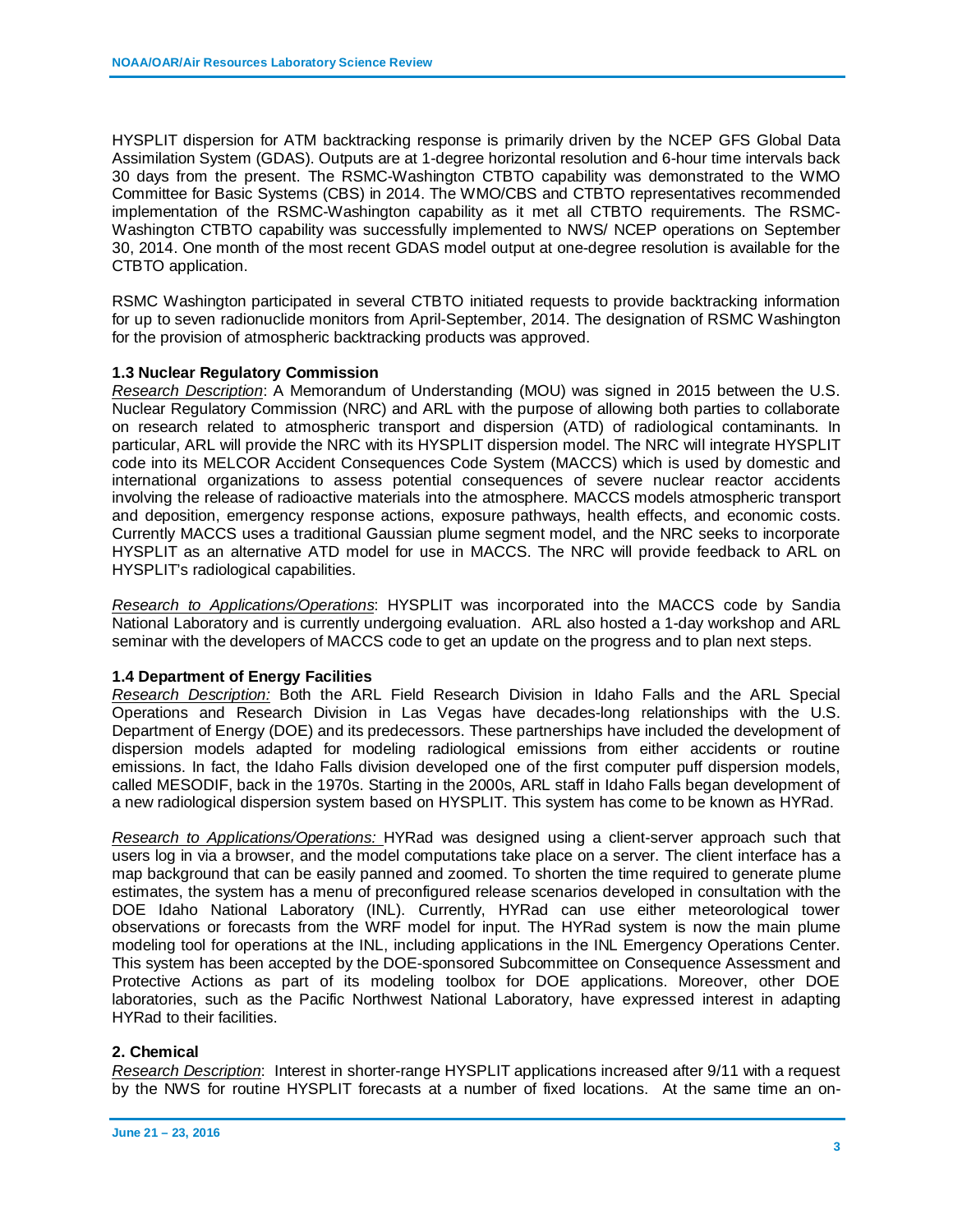demand capability was established through the 24/7 desk of the Senior Duty Meteorologist (SDM) at NCEP. Initially, a response was initiated by a telephone call to the SDM, followed by manual data entry, and the posting of results to a secure web page. This approach proved to be cumbersome and a dedicated system for Weather Forecast Office access was developed, hosted at NOAA's 24/7 web portal. A unique feature of this interface is that it links the Computer-Aided Management of Emergency Operations (CAMEO) chemicals database with HYSPLIT, permitting the WFO to select a realistic emission scenario and create output graphics linked with human exposure guidelines. A newer version exists that was developed in collaboration with the National Ocean Service's Office of Response and Restoration to include the source modeling features of their Areal Locations of Hazardous Atmospheres (ALOHA) model as part of the HYSPLIT chemical modeling package.

*Research to Applications/Operations*: ARL and the Office of Response and Restoration (OR&R), successfully installed a new HYSPLIT web-based modeling system in September 2013 at the NOAA Web Operations Center (WOC). This system provides NOAA NWS forecasters with the ability to first simulate a release of a hazardous chemical to the atmosphere, using the extensive scenario-based source term configuration of the ALOHA model developed by OR&R and the

U.S. Environmental Protection Agency (EPA). The resulting plume was then simulated using the HYSPLIT model. Based on user input, the ALOHA model creates a time-varying release rate that is used by HYSPLIT for transport and dispersion calculations. The HYSPLIT system also has menu-driven capabilities to simulate the release of other hazardous pollutants to the atmosphere, such as smoke and radiological contaminants. A series of webinars were conducted by ARL and OR&R to familiarize NWS forecasters with the new system and its required and optional inputs.

### **3. Volcanic Ash**

*Research Description*: ARL's involvement with modeling ash and other debris from a volcanic eruption dates back to Mt. St. Helens, when trajectory forecasts were provided using the Limited Fine Mesh (LFM) model. The concerns with forecasting ash movement became more serious after the KML aircraft encounter with the Mt. Redoubt plume in 1989 and the arrangements became more formal. HYSPLIT is the current plume model for the Washington Volcanic Ash Advisory Center (VAAC), the Air Force Weather Agency (AFWA), as well as for the VAACs in Australia and Argentina. Although volcanic ash modeling easily lends itself to Lagrangian approaches due to the point-source nature of the problem, there is considerable uncertainty in the source term mass, particle sizes, and plume heights. These can affect the transport direction and limit the development of a more quantitative prediction, a potential new requirement as a result of the large-scale shutdown of air traffic as a result of the Eyjafjallajokull eruption in spring 2010. ARL collaborates with NOAA's National Environmental Satellite Data Information Service (NESDIS) to incorporate better satellite based eruption and ash cloud distribution data for model initialization.

*Research to Applications/Operations*: A year before the Fukushima nuclear power plant incident, there was a long-lasting, time-varying eruption of the volcano Eyjafjallajokull in Iceland. A simple method to account for the time-varying eruption height was tested and implemented at NCEP a year later (2011). A first-order method for horizontal initialization of airborne ash from ash observations was also included in this implementation. Finally, a general upgrade at NCEP was to implement the multi-processor version of the HYSPLIT dispersion code that lessened the run-times for all the NCEP HYSPLIT applications, including for volcanic ash dispersion.

### **4. Smoke**

*Research Description*: The NOAA Smoke Forecasting System integrates the NOAA NESDIS satellite information on the location of wildfires with NWS weather inputs from the NAM model and smoke dispersion simulations from the HYSPLIT model to produce a daily 48-hour prediction of smoke transport and concentration. The model also incorporates U.S. Forest Service estimates for wildfire smoke emissions based on vegetation cover. This system is intended as guidance to air quality forecasters and the public for primary fine particulate matter emitted from large wildfires and agricultural burning which can elevate particulate concentrations to unhealthful levels.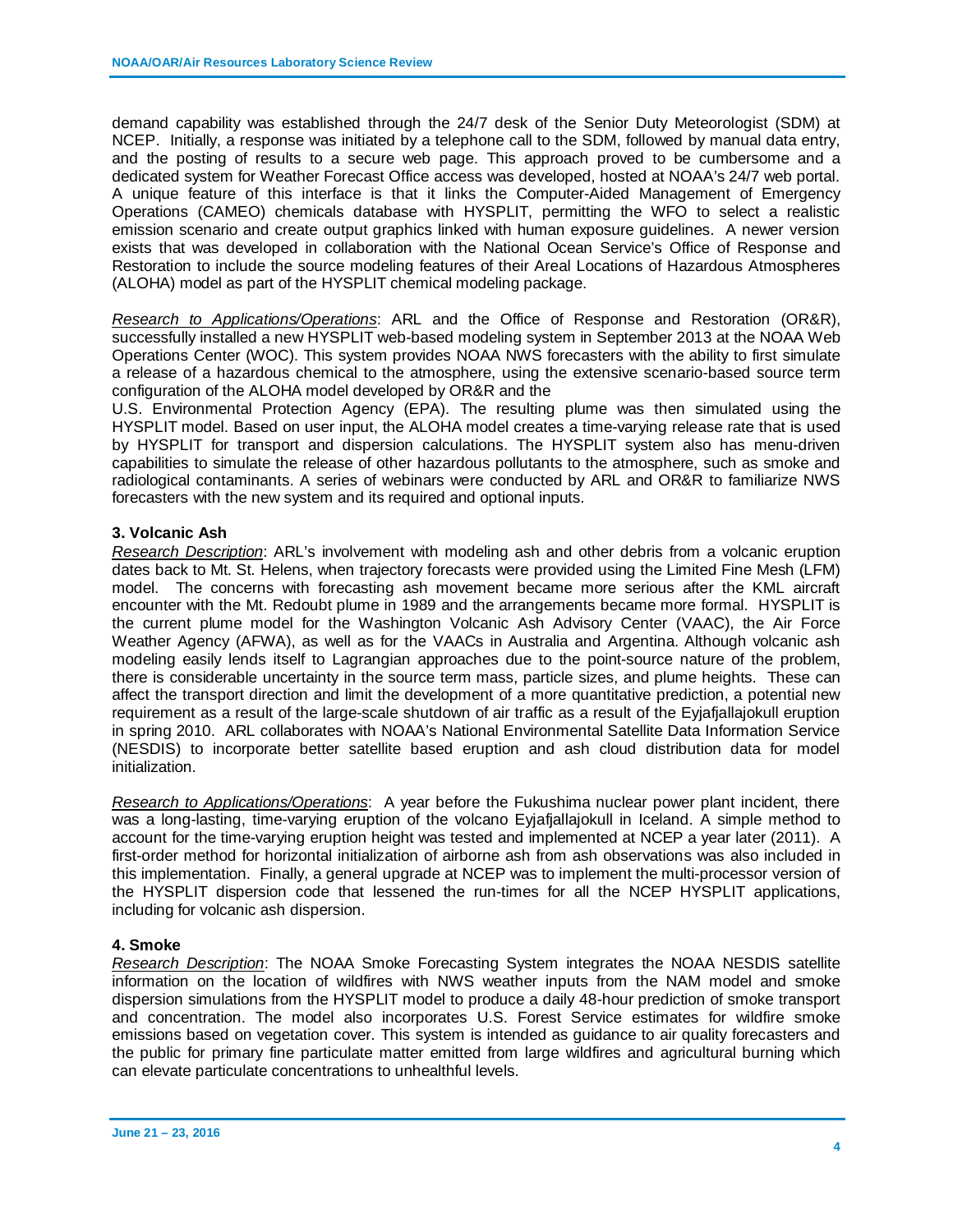*Research to Applications/Operations*: The operational HYSPLIT model run at NCEP as part of the Air Quality Forecast Guidance (http://airquality.weather.gov) was improved by changing the legacy horizontal-puff vertical-particle configuration for smoke dispersion forecasting to a 3-d particle configuration due to increased computer capabilities. HYSPLIT was changed to use pre-computed random numbers for the turbulent dispersion, which affected all HYSPLIT applications at NCEP and improved run-times.

### **5. Dust**

*Research Description*: ARL developed a dust emissions algorithm based on a 5-year climatology from MODIS Deep Blue satellite observations. These emissions, in conjunction with the meteorological fields generated by the NAM model, are used by the HYSPLIT model to estimate the transport, dispersion and deposition of dust over the continental US.

*Research to Applications/Operations*: This approach to estimate dust emissions was implemented at NCEP in 2011 as part of the Air Quality Forecast Guidance (http://airquality.weather.gov). As part of a Memorandum of Agreement between ARL and the University of Huelva, Spain, HYSPLIT has been applied to calculate the spatial and temporal distribution of dust originating from North Africa. The model has been configured to forecast hourly PM10 dust concentrations focusing on the impact over the Southern Iberian Peninsula. For this application emissions are calculated through an empirically derived algorithm based on satellite observations. In contrast to previous dust simulations using HYSPLIT, for this particular application of the model, the Global Eulerian Model (GEM) is invoked as a series of subroutines within the main HYSPLIT transport and dispersion code. Particles or puffs are always first released in the Lagrangian framework and carried within HYSPLIT until they exceed a certain age, at which point their mass is transferred to the GEM routines.

### **6. Real-time Environmental Applications and Display sYstem (READY)**

*Research Description*: Public access to meteorological data and HYSPLIT trajectory and dispersion simulations is granted through the Real-time Environmental Applications and Display sYstem (READY), a web-based system developed and maintained by ARL (http://ready.arl.noaa.gov/). READY brings together the trajectory and dispersion model, graphical display programs, and textual forecast programs generated over many years at ARL into an easy-to-use form. Since its initial development in 1997, thousands of users) have generated products from READY for their day-to-day needs and research projects. Approximately 80,000 HYSPLIT simulations per month are computed on ARL servers via the READY system.

*Research to Applications/Operations*: Some of the new products incorporated into the READY system over the past five years include:

- Development of a TCM web site for the WMO's model simulations of the radionuclide dispersion and deposition from the Fukushima Daiichi nuclear power plant accident for the local scale (http://ready.arl.noaa.gov/READY\_fdnppwmo.php) and long-distance transport (http://ready.arl.noaa.gov/READY\_fdnpp.php).
- Enhancement of HYSPLIT verification using the Data Archive of Tracer Experiments and Meteorology tracer archive.
- Replacement of the Rapid Update Cycle (RUC) with the Rapid Refresh (RAP) model out to +18 hrs.
- Creation a HYSPLIT Forum to allow better communications between users of HYSPLIT and model developers.
- Addition of a 2 km Hawaii NAM NEST grid and a 12 km Alaska NAM grid to READY.
- Addition of the 0.5 degree GFS forecast data and the 32 km North American Regional Reanalysis (NARR) data from 1979 to the present.
- Extension of the 1 degree GFS data from 192 to 240 hrs.
- Addition of the High Resolution Rapid Refresh (HRRR) meteorological forecast data to READY applications.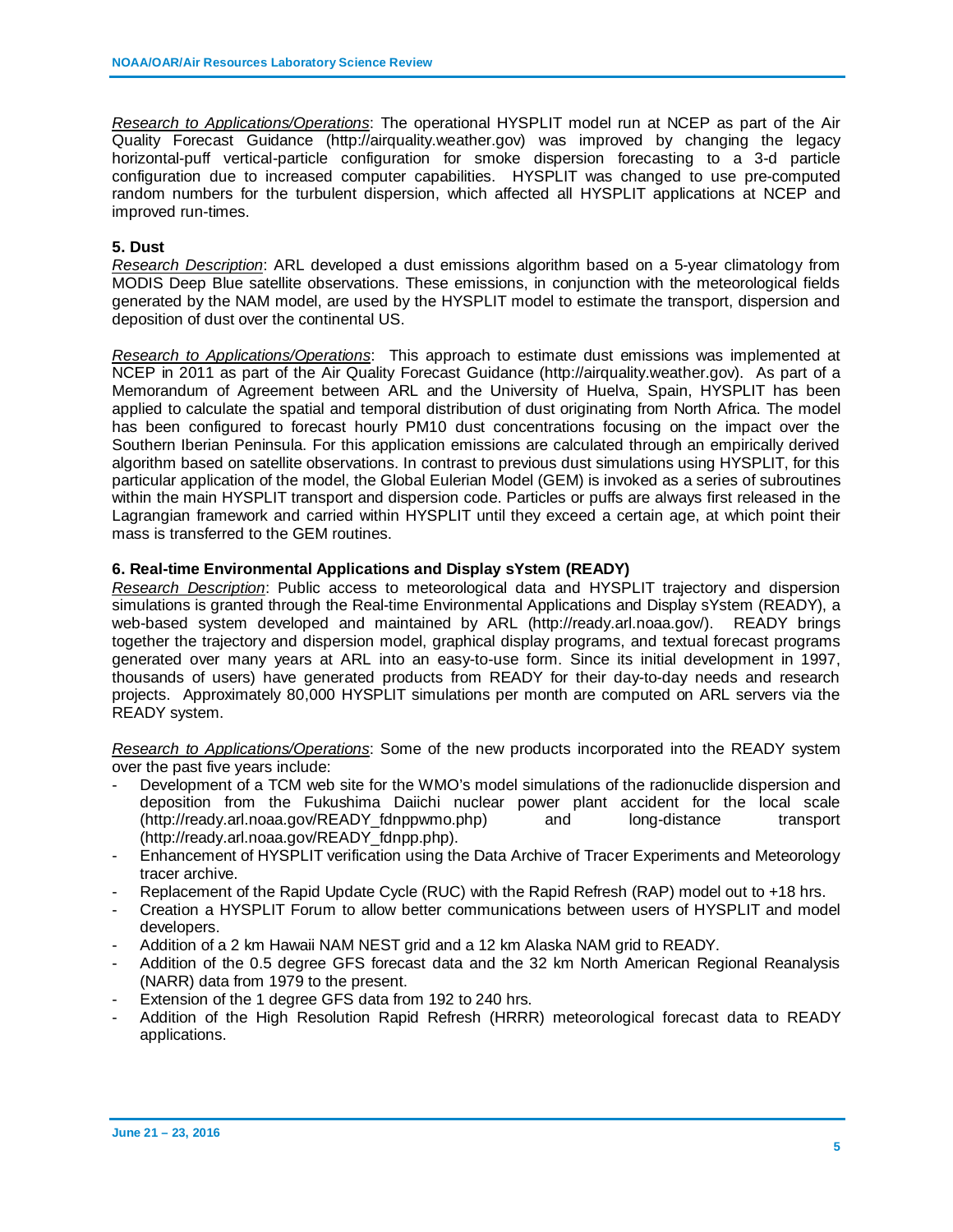### Dispersion Measurements

### **1. Upgrade of ARL Mesonets**

*Research Description*: Mesonets are automated networks for the collection of meteorological data across mesoscale areas. ARL Field Offices have operated and maintained meteorological mesonets at several locations for decades. Updates and upgrades are required from time to time in order to replace aging equipment and infrastructure. The 22-station network in southern Nevada was completely replaced in 2015. Improvements included replacing 2D sonic anemometers with 3D sonic anemometers that include a direct measurement of turbulence and the ability to sample at a higher rate. A temperature level (near tower top) was added. A total solar radiation sensor was installed to be used with the dual temperatures for an improved atmospheric stability determination. In addition, each site has a tipping bucket rain gauge, pressure sensor, relative humidity sensors (coupled with the temperature sensors), a lower temperature sensor, and a GPS antenna. Following this upgrade, all 22 stations have the same configuration.

*Research to Applications/Operations*: The mesonet upgrade in southern Nevada was completed in December 2015 and became operational in February 2016. The improvements provide better atmospheric stability classification for dispersion modeling, improved data for local forecasting and weather surveillance for the safety of people and the protection of property, and are available for use in NOAA forecast models.

### **2. Roadway Emissions**

*Research Description:* The EPA has been developing improved dispersion models to estimate population exposure to pollutant emissions from roadways. One factor that has become relevant to such modeling is the widespread use of sound barriers along major freeways. These barriers are installed to limit noise, but they also affect pollutant concentrations both on the roadways themselves as well as on the other side of the barriers. In 2008, ARL conducted a tracer study to evaluate the effects of sound barriers on roadway dispersion. A mock sound barrier was constructed using straw bales, and concentration measurements were collected both on the side of the barrier with the tracer source (the mock roadway) and the opposite side (representing nearby exposed populations). The concentrations were compared with those from a nearby identical tracer source that lacked a sound barrier.

*Research to Applications/Operations:* The results from the straw-bale study were used by the EPA in developing a new roadway dispersion model called R-LINE. This model has a plume growth parameterization based on the ARL tracer study. R-LINE is a desktop application, but the EPA has also developed a web-based version called C-LINE. Both R-LINE and C-LINE are relatively new, so they have not yet completed the review procedures required before they can officially be used in regulatory applications.

### Boundary Layer

### **1. Unmanned Aircraft Systems (UAS)**

*Research Description:* ARL worked with the NOAA Unmanned Aircraft Systems (UAS) Program and the Office of Marine and Aviation Operations' (OMAO) Aircraft Operations Center (AOC) to develop the capability to fly a small UAS (sUAS) for boundary layer research. This is the first time NOAA has received Federal Aviation Administration (FAA) certification to fly a sUAS with a weather observing payload inside the continental U.S. The payload of the sUAS, approximately ten pounds up to an altitude of 250 meters above ground level, includes a small downward-looking infrared camera, a visible camera, and a radiosonde package to measure air temperature and relative humidity. This is an emerging technology that provides NOAA with an inexpensive observing platform to obtain critical missing data between landbased measurements and satellite remote sensing measurements. By using the sUAS, observations can be obtained both vertically and horizontally to acquire an accurate picture of the scale and extent of the temperature and moisture fields.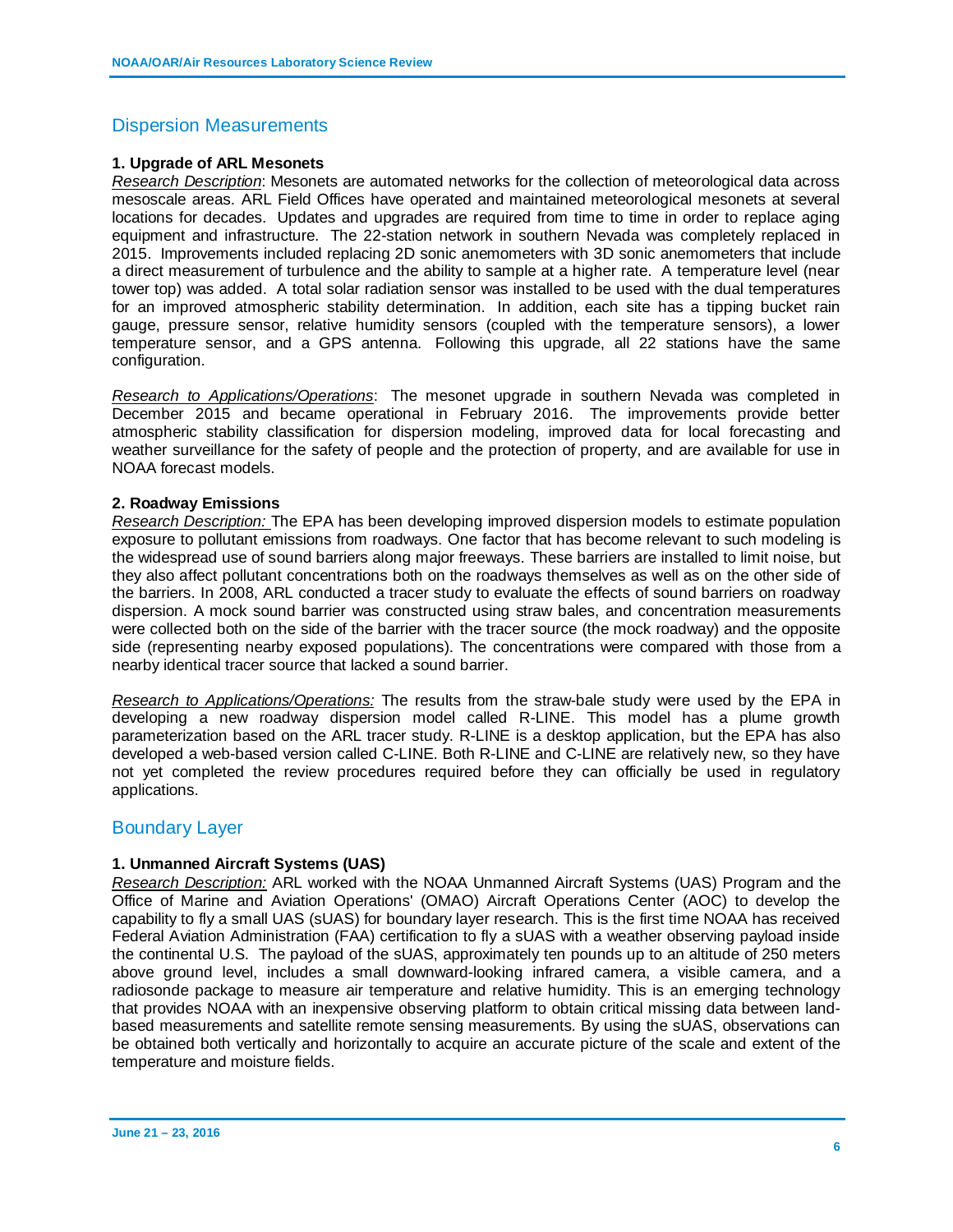*Research to Applications/Operations:* ARL has flown the sUAS during several NOAA field studies. As part of the NOAA Convective Initiation Study funded by the Disaster Relief Appropriations Act of 2013, the sUAS collected boundary layer measurements to better understand thunderstorm genesis mechanisms (convective initiation) in the southeastern United States. In 2016, the sUAS is being used in the NOAA Verification of the Origins of Rotation in Tornadoes EXperiment-Southeast (VORTEX-Southeast) field campaign in Alabama to help understand the formation, intensity, structure and path characteristics of tornadoes. The sUAS was also used to determine storm damage assessment for an EF2 tornado near Huntsville, AL, in 2016 for the Huntsville WFO.

#### **2. Cooperative Research and Development Agreement with Duke Energy Generation**

*Research Description*: As an outcome of discussions between Duke Energy Generation (Duke Energy) and ARL following the American Meteorological Society (AMS) Summer Community Meeting, August 2009 in Norman, Oklahoma, NOAA and Duke Energy signed a Cooperative Research and Development Agreement (CRADA) to conduct atmospheric boundary layer research using Duke's renewable energy facilities as research testbeds. A meteorological research facility was established at Duke Energy's Ocotillo Wind Farm located south of Big Spring, Texas, within the West Texas Permian Basin. Coupled with Duke Energy's Ocotillo operational hub-height weather measurements, ARL acquired surface energy-balance observations and multiple levels of mean and turbulent winds and temperature. The joint NOAA/Duke Energy research program, as outlined in the CRADA, has taken two complementary tracks: (1) an evaluation of the predictive skill of current mesoscale numerical weather prediction models for surface and hub-height (80m) mean wind speeds and (2) an evaluation of physical parameterizations of the atmosphere used to model surface layer atmospheric components. The NOAA HRRR model and the NOAA NCEP 4km and 12km North American Mesoscale models (NAM4 and NAM12 which are current state-of-the-science numerical weather prediction models) were selected for evaluation against the Ocotillo research database.

*Research to Applications/Operations*: The focus of the ongoing Ocotillo Research has been the acquisition of a long-term, high-quality record of both mean and turbulent winds and temperatures at multiple vertical levels for a measurement site that does not significantly void the assumptions of horizontal homogeneity and stationarity. These data have been used to establish the predictive skill for HRRR and NAM predictions of mean wind speed at 10m and 80m (hub height). The NAM models' prediction of 10m and 80m mean wind speed as well as turbulence fluctuation in winds and temperatures were used to develop model skill scores for observed mean and fluxes of heat and momentum within the atmospheric surface layer for the Ocotillo Research station. ARL has maintained a quarterly technical interchange meeting with Duke Energy to discuss ongoing measurement activities. A recent Duke Energy white paper generated under the NOAA/Duke Energy CRADA associates a 15% reduction in model uncertainty with an annual cost benefit of nearly \$50k per turbine. ARL has developed a probabilistic site-specific adjustment to the NAM12 forecast to address potential reduction in model uncertainty. Analyses of the Ocotillo database have been presented to other researchers in NOAA. Following additional analysis, Duke Energy plans to utilize these results to maximize efficiency in day-today operations and optimize energy grid balance.

### **3. DCNet**

*Research Description*: DCNet is an ARL research dispersion and meteorological monitoring network designed as a prototype urban testbed. The urban monitoring system was proposed in 2003 in response to a data call from NOAA concerning meteorological aspects of the events of September 11th. The questions asked were simply "how many?" and "where to install?" urban meteorological monitoring stations, in order to provide first responders with accurate, timely, and appropriate transport and dispersion information. The first DCNet stations (Herbert Hoover DOC Building, National Academy of Sciences, NOAA SSMC#3, and Navy Annex) were installed in the fall of 2003. The DCNet system established the core urban observation system supporting NOAA's UrbaNet program goal establishing the utility of incorporating other public and private meteorological monitoring networks to support atmospheric transport and dispersion assessments and forecasts.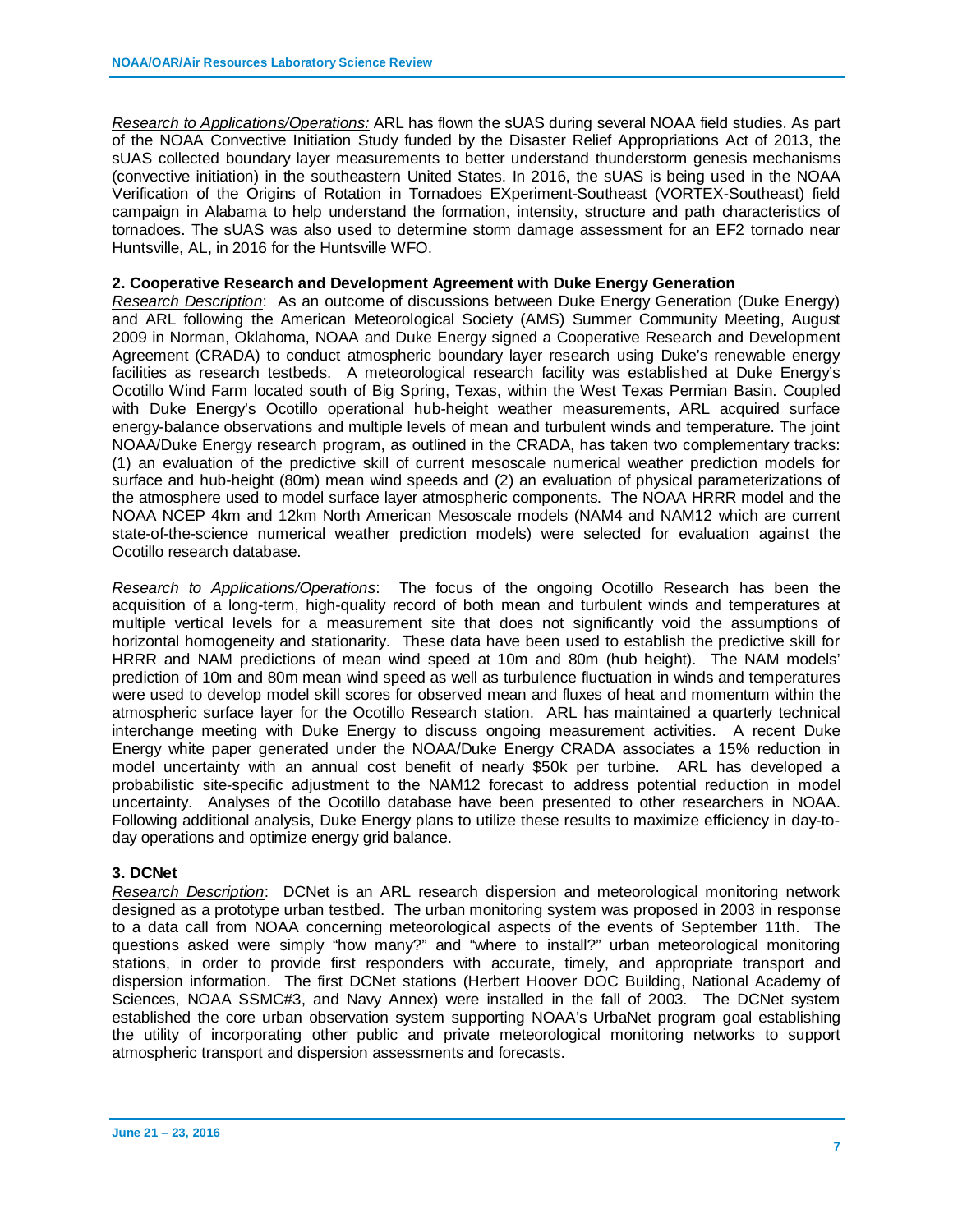*Research to Applications/Operations*: At its peak, there were 17 DCNet meteorological observation sites operating within the National Capital Region (NCR). As part of the urban testbed program, ARL operated two DCNet style stations in New York City (Times Square and Manhattan) for five years before transferring the New York stations to the Department of Homeland Security. Observations from the DCNet system have been used to establish the efficacy of acquiring meteorological observations from private networks to support atmospheric transport and dispersion forecasting. The DCNet system has been declared a national security asset by the Pentagon Force Protection Agency and Homeland Security. Currently, the DCNet monitoring system has been reduced to seven stations operating within the central metro DC area, with scheduled termination on June 1, 2016. The next year (2016-2017) should provide for the transition of the remaining DCNet stations to an operational user in the District of Columbia.

# **Atmospheric Chemistry and Deposition**

### Air Quality Forecasting

### **1. Adaptation of NAQFC to Non-hydrostatic Multiscale Model on the B-grid (NMMB) Meteorological Fields**

*Research Description*: The NWS requested that the NOAA National Air Quality Forecasting Capability (NAQFC) be transitioned to NMMB, the upgraded operational regional meteorological model, in 2011 to maintain operational products of the NAQFC. The largest programmatic difference in NMMB compared to its predecessor was the use of Arakawa B-grid staggering instead of the E-grid staggering used by the NMM. Other differences in the two meteorological models included small improvements, mainly in temperature and moisture fields. Coding modifications in NAQFC to accommodate the change in grids was modest, but extensive testing was performed to ensure there was no degradation in NAQFC forecast performance.

*Research to Applications/Operations*: A particular focus of this research was to quantify the impact of NMMB on the forecast performance of NAQFC during the ozone season. Retrospective simulations using the upgraded NAQFC system were performed for a recent hot summer across multiple weeks to confirm that there was no performance degradation as compared to the previous operational system. Results indicated that the grid change and small improvements in temperature and moisture fields led to modest improvement in forecast performance. The NAQFC upgrade was accepted and implemented by NCEP in October 2011.

### **2. NAQFC 2012 Emission Projection and Updates**

*Research Description:* Over the past five years, ARL has developed, tested, and transitioned several state-of-the-art emissions forecasting systems to the NWS NCEP. These systemsprovide real-time emissions data to drive NAQFC air quality forecast operations, including the systems to support ozone forecasts over the continental U.S. (CONUS), Hawaii and Alaska, and the recent system to support both  $O_3$  and PM<sub>2.5</sub> over CONUS. Air quality forecasting systems, such as the NAQFC, are only as good as the emissions inputs. In particular, it is often challenging to provide accurate estimates of  $NO<sub>x</sub>$  emissions for time-sensitive applications such as NAQFC, given the rapid implementation of emissions controls and other socioeconomic events that affect emissions loading. NAQFC relies on the National Emissions Inventory (NEI) to account for thousands of anthropogenic emission sources and other emission models for natural sources. The substantial costs and effort entailed in collecting data relevant for compiling the NEI are prohibitive for frequent and timely updates of  $NO<sub>x</sub>$  emissions using conventional emissions modeling approaches. As a result, the emissions data used in the NAQFC were several years behind the forecasting year, imposing uncertainties on air quality forecasting. Major updates were performed in 2012 for the US and Canadian sources. The US off-road emissions in the 2005 NEI were replaced with the projected emissions data (version 2012cs) prepared for the Cross-State Air Pollution Rule (CSAPR) (US EPA, 2011). These data are produced by the National Mobile Inventory Model (NMIM) which utilizes the NR05d-Bond-final version of the NONROAD model to project emissions for 2012 based on future-year population estimates and control programs. US mobile source emissions from the 2005 NEI were then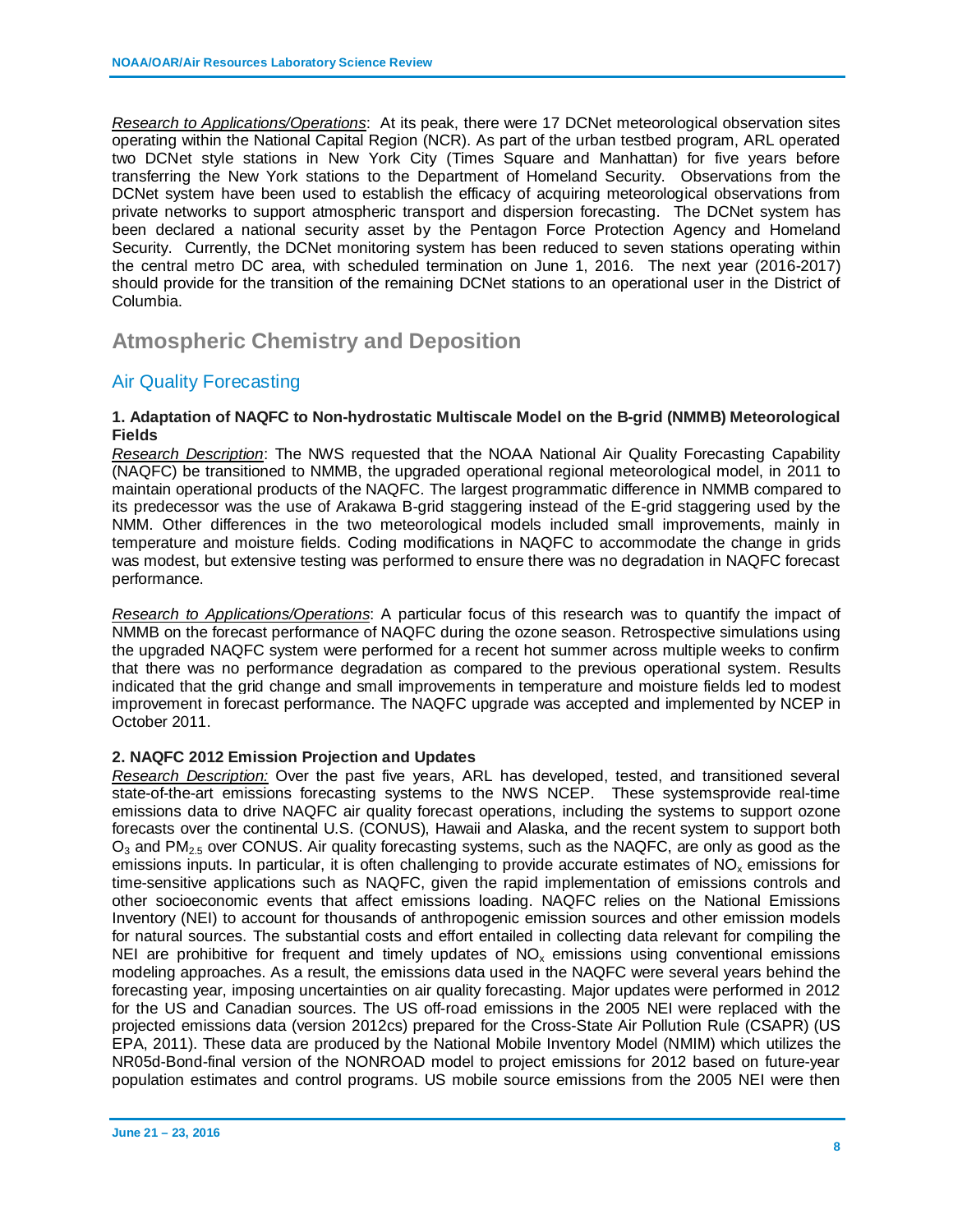scaled down by using the CSAPR 2005–2012 emission projection factors. The CSAPR projection for mobile sources was derived from the MOtor Vehicle Emission Simulator (MOVES) version 2010 run for NMIM 2012 estimates. Aggregated state-level data from the CSAPR run were used in the subsequent emission projection. The projected 2012 scenario represents the best estimate for future years without the implementation of additional controls on Electricity Generation Units.

*Research to Applications/Operations*: ARL recommended the new emissions updates to NCEP, who conducted their own evaluation and promoted the updated emissions system into operation on May 1, 2012. The 2012 emissions projections considerably reduced the high bias of summertime ozone forecasts. The system continued to be used in the operational forecasts until May 1, 2016, when an improved emissions data assimilation system (see Item 4 below) was implemented to replace the 2012 system.

#### **3. Upgrade of Base Emissions Inventory from NEI 2005 to NEI 2011**

*Research Description*: ARL has developed a comprehensive emissions modeling system that leverages data collected by U.S. EPA, DOE, NOAA, NASA and other federal agencies to provide updated emissions estimations. The ARL systems are specially tailored to support the NAQFC with a number of unique features, including well-studied emissions inventories, weather-aware adjustment, and emissions data assimilation with fused ground and satellite observations. The time lag inherent in emissions inventory updates is a bottleneck for NOAA to improve the accuracy of  $O_3$  and  $PM_{2.5}$  forecasts. Outdated national emissions inventories result in systematic biases in NAQFC forecast performance. Therefore, a primary task for ARL is providing the most up-to-date emissions possible for the forecasting system. In 2015, ARL worked to replace the NEI 2005 base emissions inventory with the updated NEI 2011 inventory from the U.S. EPA.

*Research to Applications/Operations*: For FY2016 operations, the emissions inventories for all operational NAQFC systems are based on EPA NEI 2011 with observation-based adjustments for 2016. Future forecast years will continue to use NEI 2011 as the base inventory with appropriate adjustments derived from data gathered from U.S. EPA, DOE, NOAA and NASA.

### **4. Update of Mobile NOx Emissions in NAQFC**

*Research Description*: Nitrogen oxide ( $NO_x = NO+NO_2$ ) emissions have been declining significantly for many years. Recent EPA mobile source national emissions inventories overestimated  $NO<sub>x</sub>$  emissions, and as time advanced the base inventory years (2005 and 2011) were increasingly out of date. For the NAQFC, such systematic overestimations and time lags were problematic, resulting in less than optimal ozone forecasts. ARL initiated research to develop an emissions data assimilation capability to rapidly refresh  $NO<sub>x</sub>$  emission data using fused ground and satellite observations. Ground  $NO<sub>x</sub>$  measurements were obtained from the EPA Air Quality System (AQS) monitoring network. Satellite NO<sub>2</sub> column data were obtained from the Ozone Monitoring Instrument (OMI) aboard the NASA Aura satellite. A weighting function was derived to combine the AQS-based and OMI-based rates of change to obtain merged statelevel emissions adjustment factors. These factors are then used to adjust emissions inventories to drive NAQFC operations.

*Research to Applications/Operations*: The rapid refresh NO<sub>x</sub> adjustment procedure was implemented in all NAQFC operational systems in May 2016 and resulted in immediate and sustained improvement in ozone forecast performance.

### **5. Suppression of Fugitive Dust Emissions by Snow/Ice**

*Research Description*: ARL has been working towards a weather-aware emissions modeling capability. Research performed to better understand the speciated biases of  $PM_{2.5}$  forecasts led to the realization that the climatologically-based fugitive dust emissions (dust aerosols emitted from paved and unpaved road, agricultural operations, mining/quarrying, and other miscellaneous sources) were continuing during the winter even when snow or ice covered the ground surface. Thus, a significant portion of the observed wintertime high bias of  $PM<sub>2.5</sub>$  forecasts was attributed to excess emissions of fugitive dust. Research to examine suppression of fugitive dust emissions for grid cells covered by snow or ice was conducted and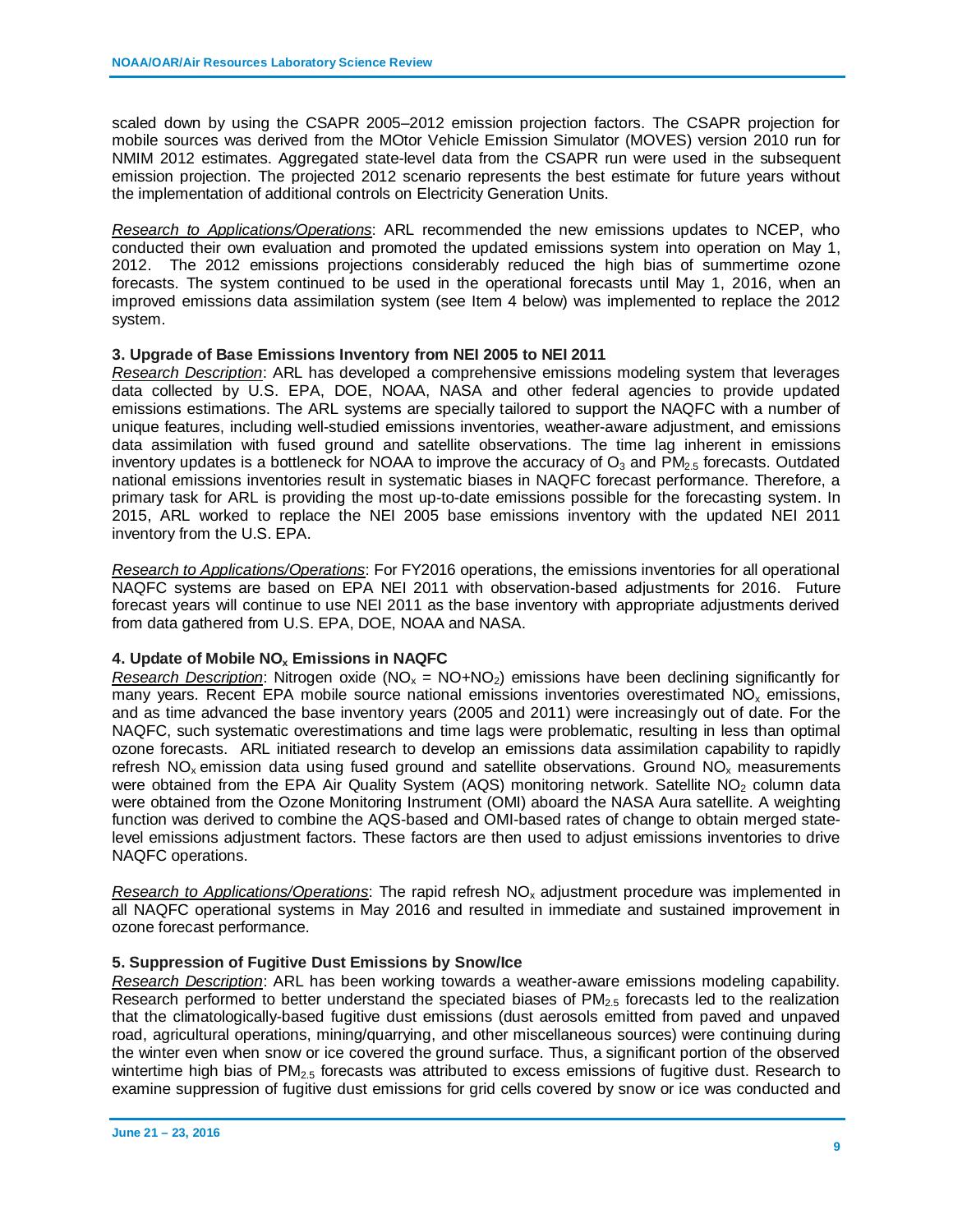proved to be effective in reducing wintertime high bias in  $PM<sub>2.5</sub>$  forecasting. An emission adjustment module was designed for the developmental  $PM<sub>2.5</sub>$  forecasting system to suppress fugitive dust emissions, if a model grid was covered by ice or snow as predicted by the NMMB snow cover fraction.

### *Research to Applications/Operations:*

An NAQFC fugitive dust emission module was tested for January 2014 and January 2015 whereby dust emissions were suppressed when NMMB predicted snow and ice cover. Regional improvement occurred, which reduced over-estimation of surface  $PM_{2.5}$  mass concentration by as much as 50%. The scheme became part of the 2015 implementation bundle to NCEP for the NAQFC PM $_{2.5}$  forecast.

### **6. NAQFC Ported to Upgraded NCEP Computational Platform**

*Research Description*: The NWS requested in May 2013 that the NAQFC system be ported from NCEP's IBM-AIX system "Stratus" to a new Gnu/Linux based supercomputer system called "Tide" by September 2013. Results from simulations from both systems were required to be identical.

*Research to Applications/Operations*: The engineering task was accomplished on time. The NAQFC forecasts were transitioned to NCEP's "Tide" computing system in September 2013.

### **7. Limited Public Distribution of PM2.5 Forecasts as Developmental Product**

*Research Description*: In addition to the NAQFC operational suite, ARL created a developmental version of the air quality forecasting system that forecasts both ozone and  $PM<sub>2.5</sub>$ , rather than only ozone as in the operational NAQFC. The developmental system had been running daily pseudo-operationally since 2009. However, the developmental system generated greater ozone from its gas phase chemistry mechanism and exacerbated the already high ozone biases of the operational system. ARL studied the difference between the gas mechanisms of the two systems and adopted a heuristic approach to increase the photolysis frequency for the Organic Nitrate (NTR) species by a factor of ten due to a rough estimate based on NASA's DISCOVER-AQ campaign measurements. This approach reduced ozone biases of the developmental system, making it eligible for operational implementation.

*Research to Applications/Operations*: From 2009 through 2014, the developmental PM<sub>2.5</sub> forecast was released to a select group of local air quality forecasters around the country. Over this time, ARL studied the performance of the developmental system and responded to feedback from the focus group. The resulting changes eventually resulted in the transition described below in item 8.

### **8. Transition of PM2.5 Forecasts to Operational Product**

*Research Description*: The developmental PM2.5 forecasting system lacked dynamic lateral boundary conditions (LBC) to account for dust and wildfire-smoke plumes from outside the forecast domain. To address this problem, ARL included the NCEP global aerosol component (NGAC) to provide LBC for NAQFC. The number of vertical layers in the model was increased by 50% adding extra resolution in the planetary boundary layer and near the tropopause to better capture fine features between the global NGAC and regional NAQFC systems. The seasonal biases in  $PM<sub>2.5</sub>$  forecasts with over-prediction in winter and under-prediction in summer have been reduced steadily between 2009 and 2014 due to upgrades of physical processes in NMMB, reduction in  $NO<sub>x</sub>$  emissions, and modulation of fugitive dust emissions from snow/ice covered grid cells.

*Research to Applications/Operations*: NGAC generated multiple season inputs for the NAQFC, especially for summer wildfires in Canada and for late summer/early fall dust events from the Sahara Desert. The NGAC dust component was approved for operations in September 2015. NAQFC produced improved results by reducing summertime low-biases in the PM<sub>2.5</sub> forecast for the Southeastern U.S. when NGACcaptured dust intrusions were reflected in elevated concentrations in crustal elements in NAQFC's LBC. As a result of these and other improvements noted above, in January 2015 the developmental  $PM_{2.5}$ product was transitioned to NCEP as the operational ozone and  $PM<sub>2.5</sub> NAQFC system$ .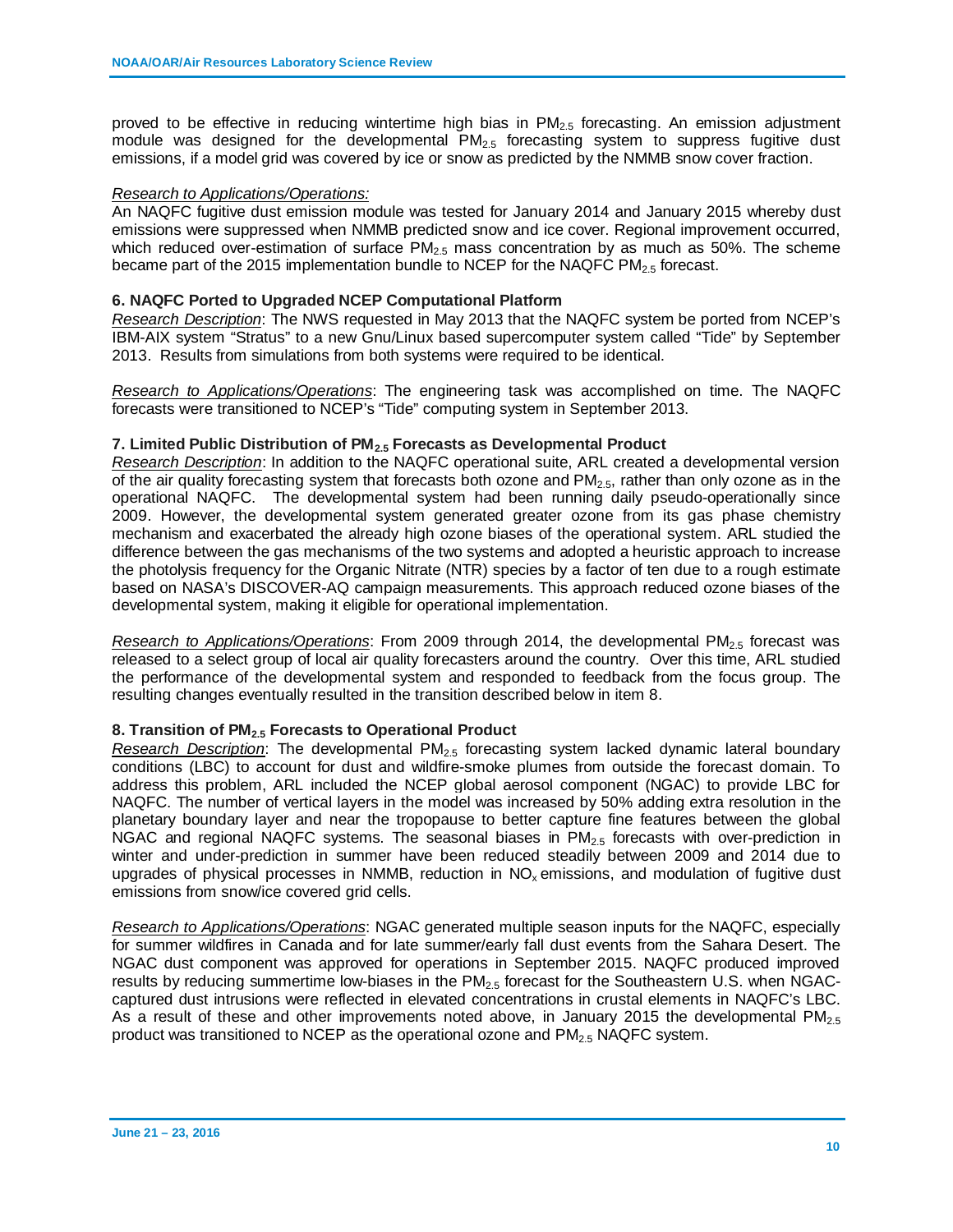### **Deposition**

### **1. Atmospheric Fate and Transport Modeling of Globally Emitted Mercury**

*Research Description:* A special version of the HYSPLIT model (*HYSPLIT-Hg*) with added capability to simulate atmospheric mercury has been under continuous research, development, and application at ARL since 1999. Numerous pre- and post-processing programs have also been developed for use with the HYSPLIT-Hg model. A primary focus of this work has been to develop and enhance the ability to estimate quantitative source-attribution information for sensitive ecosystems like the Great Lakes, i.e., the relative contributions of different source *types* and source *regions* to atmospheric mercury deposition to a given ecosystems. HYSPLIT-Hg contains mercury-specific algorithms to simulate phase partitioning, chemical equilibrium and transformation, and wet/dry deposition phenomena. The model can be run in Lagrangian mode ("plume"), Eulerian mode ("gridded"), or an integrated combination of the two approaches in which emitted mercury is first considered in a plume and then transferred to a global grid for simulation of more distant fate/transport. Modeling results are evaluated by comparison against ambient measurements. While the HYSPLIT-Hg modeling results have long been encouragingly consistent with measurements, recent results, reflecting the cumulative impact of model improvements, have demonstrated the closest and most detailed match yet between modeled and observed concentrations and deposition.

*Research to Applications/Operations:* The evolving HYSPLIT-Hg modeling system has been and continues to be used in several applications, including the following, during the 2011-2015 period covered by this review:

- The modeling system has been applied to estimate the source-attribution for atmospheric mercury deposition to the Great Lakes under the auspices of the Great Lake Restoration Initiative (GLRI). Annual assessment projects have been funded through GLRI during each year for FY2010-FY2015. Final Reports for these assessments covering FY10-FY13 are available at http://www.arl.noaa.gov/documents/reports/. Work is ongoing on assessments commissioned with FY14 and FY15 GLRI funds.
- The modeling system is being used to support the State of Maryland's mandated Total Maximum Daily Load (TMDL) analysis for mercury for several water bodies in the State that have excessive mercury contamination. This TMDL work is ongoing with active collaboration with State environmental scientific and management personnel.
- The modeling system is being used to support an assessment requested by the International Joint Commission (IJC) regarding the potential impacts of energy generation technology on mercury deposition in the Great Lakes Basin.
- The modeling system is being used to improve understanding of observations made at ARL's atmospheric mercury measurement sites as well as other measurement sites. A manuscript describing this work is in review at the journal *Elementa*.

### Monitoring of Atmospheric Mercury

#### **1. Improvements to Standard Operating Protocols in the Atmospheric Mercury Network (AMNet)**

*Research Description:* ARL was a key contributor to the design and adoption of standard operating protocols (SOPs) implemented at the inception of the AMNet monitoring network. AMNet was established in 2009 for the purpose of measuring atmospheric mercury fractions that contribute to dry and total mercury deposition. There are currently over 20 active AMNet sites in the U.S., and three of these are flagship sites operated by ARL. Recent research at ARL's Mauna Loa Observatory site has confirmed previous findings of artifacts and inadequacies in current measurement methods for gaseous oxidized mercury; has identified previously unknown artifacts and biases in the measurement of particulate-bound mercury; and has documented the effects of improving measurement accuracy by altering current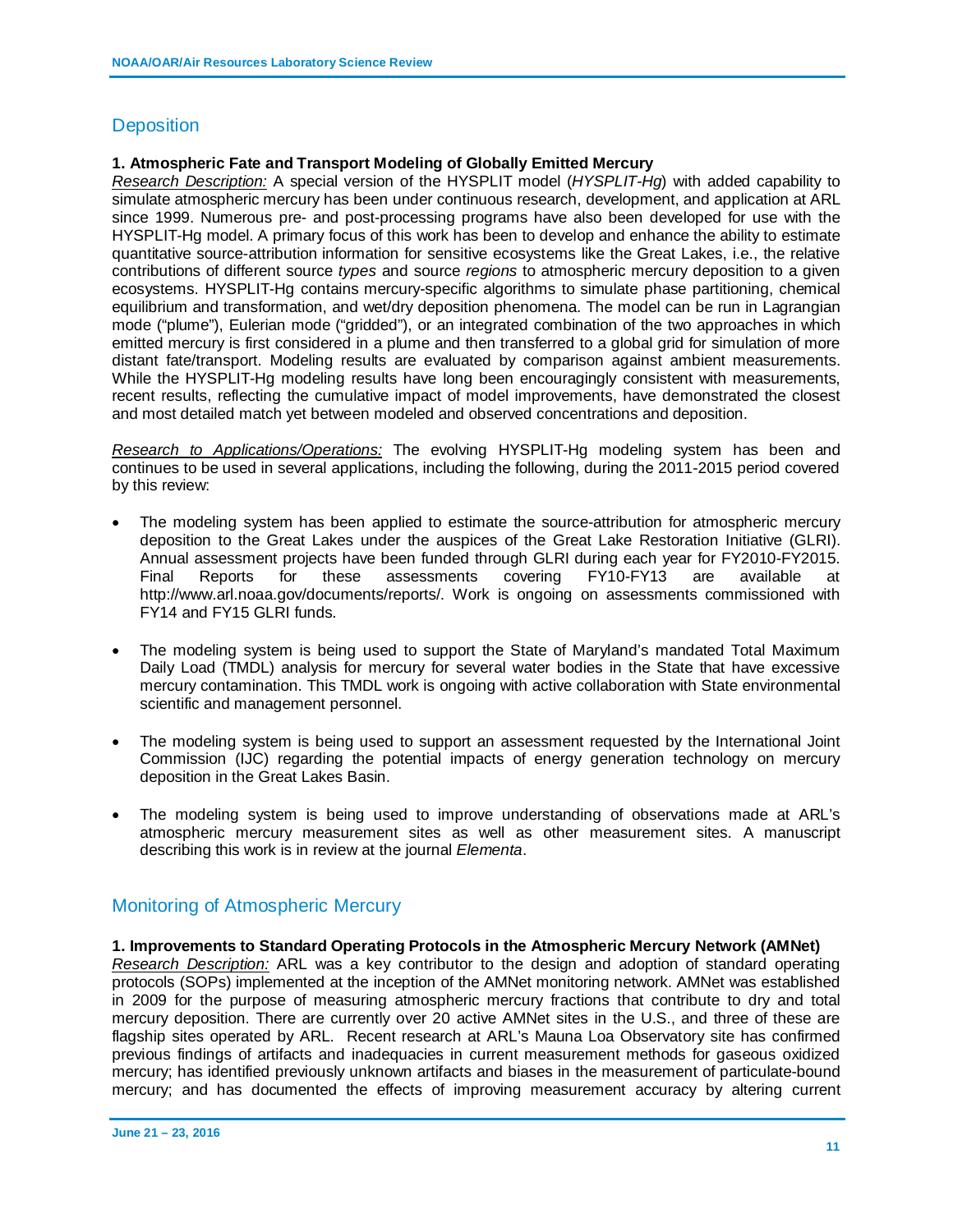network SOPs. ARL partnered with the NADP to host an international mercury measurement workshop September 22-24, 2015 at the NOAA Center for Weather and Climate Prediction in College Park, MD. The overall goal of the workshop was to exchange information and results of recent research characterizing measurement biases and artifacts in the monitoring methodology in AMNet. Approximately twenty-five mercury measurement specialists from the private sector, state agencies, universities, and foreign national program offices participated in the workshop.

*Research to Applications/Operations:* ARL produced a summary of workshop proceedings along with a concrete set of recommendations to NADP regarding the possible modification of the measurement and data reduction SOPs employed in AMNet. This proof-of-concept effort, if adopted, is designed to improve the accuracy and robustness of atmospheric mercury measurements currently deployed in national and global monitoring networks.

### **2. Calibration Tools for Mercury Measurement**

*Research Description:* ARL has also developed improved calibration hardware to better assess the overall accuracy of mercury measurement and detect fictive mercury loss and artifacts within the sampling systems deployed in AMNet.

*Research to Applications/Operations:* ARL is pursuing a Cooperative Research and Development Agreement (CRADA) with the Tekran® Corporation for the possible distribution of this calibration tool to the global mercury research community.

#### **3. Back-Trajectory Analysis to Support Interpretation of Atmospheric Mercury Measurements**

*Research Description:* The HYSPLIT model is being used to estimate back-trajectories of air masses arriving at mercury measurement sites in order to assess source-receptor relationships. For example, the geographical distribution of back-trajectories of air masses associated with high mercury concentrations are compared with the distribution associated with low concentrations. Trajectory paths for any given group of air masses are summarized and compared by analysis of HYSPLIT trajectory end-point results in a range of post-processing routines and applications (e.g., ArcMap). A powerful set of scripts has been developed that can be customized for a wide range of situations that enable the user to efficiently carry out extensive analyses. The approaches developed have also been applied to other air pollutants.

*Research to Applications/Operations:* The suite of back-trajectory analysis scripts, programs and tools has been applied in numerous situations, including the following:

- The back-trajectory modeling system was used to analyze nine years of hourly mercury measurements at ARL's Beltsville and Grand Bay long-term measurement sites. More than 80,000 back-trajectories were computed and analyzed in this application, and the results have been submitted to Atmospheric Environment.
- The back-trajectory modeling system was used to analyze air masses associated with different mercury isotopic concentrations measured near the Gulf of Mexico (Rolison, J.M., et al. (2013), Isotopic Composition of Species-Specific Atmospheric Hg in a Coastal Environment. *Chemical Geology* 336, 37-49).
- The back-trajectory modeling system was transferred and taught to scientists outside of NOAA in numerous instances. Examples include customized, detailed, hands-on seminars for:
	- o Scientists attending the 2015 International Conference on Mercury as a Global Pollutant in South Korea;
	- o Scientists at numerous universities (e.g, University of Maryland, Clarkson University, Rutgers University, Florida State University, Texas Christian University, Baja University (Mexico), others);